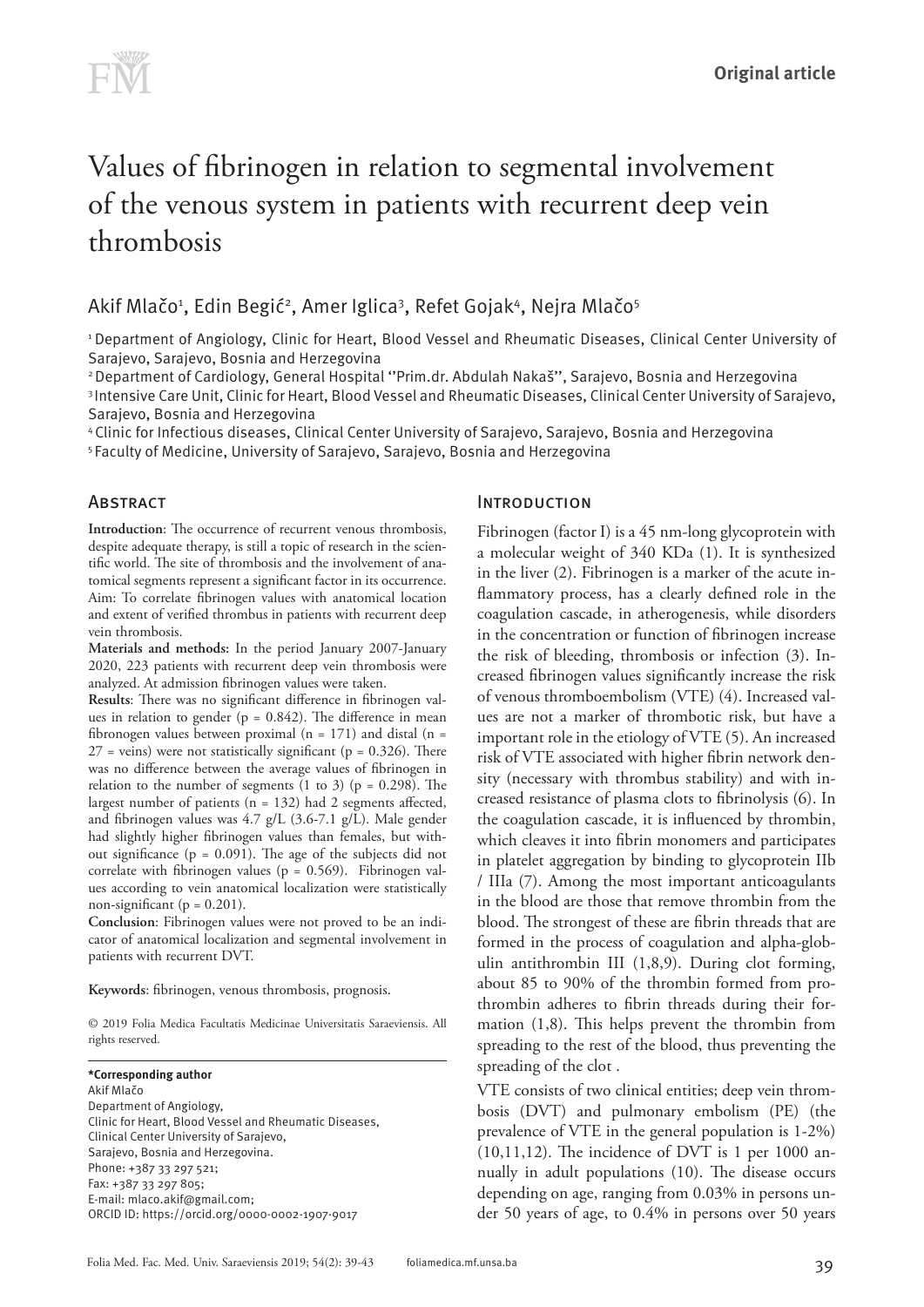of age (10,11). Most studies show an equal prevalence of the disease in both sexes (although data from some studies suggest that it is more common in males over 50 years of age) (11,12) .Available data show that more than 95% of pulmonary emboli are caused by thrombi located in deep veins of the lower extremities. (11) Larger leg veins (popliteal vein and veins above it) are a much more common source of pulmonary emboli, which are of clinical interest, and PE should be considered the most serious complication of DVT (13). Venous thrombus consists of two components, internal platelet-rich part (white thrombus) that formed Zahn lines that are surrounded by red cell dense fibrin clot (14). Fibrin, deoxyribonucleic acid and histone proteins form the outer scaffold, which is very important for the success of thrombolysis (13,14). The occurrence of recurrent venous thrombosis, despite adequate therapy, is still a topic of study in the scientific world. The site of thrombosis and the involvement of anatomical segments represent a significant factor in its occurrence (15,16,17,18). Prevention of PE is imperative. Annual incidence rate for PE ranges from 39-115 per 100,000 people, while for DVT, the incidence ranges from 53-162 per 100,000 people (16). In the six most developed European countries with a total population of 454.4 million, more than 370,000 deaths were associated with VTE (16). Anatomically proximal DVT is localized in popliteal, femoral or iliac veins, while isolated distal is localized below the knee (16).

The aim of this study was to correlate fibrinogen values with anatomical location and extent of verified thrombus in patients with recurrent deep vein thrombosis.

#### Materials and methods

In the period January 2007-January 2020, a total of 8024 patients were hospitalized at the Department of Angiology, Clinic for Heart, Blood Vessel and Rheumatic Diseases, Clinical Center University of Sarajevo, of which 1502 were diagnosed with DVT and 239 patients with recurrent DVT. Criteria for inclusion in the research: previously verified DVT, newly confirmed thrombosis and consent to participate in the study. DVT were confirmed by ultrasound VIVID S5 with 12 L linear probe (General Electric, Boston, Massachusetts, United States) or Logiq Book XP with 8L curvilinear probe (General Electric, Boston, Massachusetts, United States), Fibrinogen reference ranges are 1.8-3.8 g/L. The SPSS Windows software package (version 21.0, SPSS Inc., Chicago, Illinois, USA) and Microsoft Excel (version 11 of Microsoft Corporation, Redmond, WA, USA) were used for statistical analysis of the obtained data. In a sample of 223 patients, fibringen values were not distributed according to normal

distribution (p=0.0001). Comparison of the variables was done using nonparametric tests (Mann–Whitney U test, Kruskal Wallis) and results were presented using median and interquartile range (Q1-Q3). The relationship between fibrinogen and age was checked using Spearman's rho test. The research was conducted in accordance with the basic principles of the Declaration of Helsinki (last revision in 2013) on the rights of patients involved in biomedical research. During the realization of this research identity and all personal data of patients are permanently protected in accordance to regulations of protection of identification data. Identification number was assigned to each patient in order to protect personal information and that number was used in statistical analysis. Informed consent was obtained from all individual participants included in the study. Ethical approval was obtained from the Ethical Committee Clinical Center University of Sarajevo.

## **RESULTS**

The research was conducted on 223 patients, 110 (49.3%) men and 113 (50.7%) women with diagnosis of recurrent DVT. The mean age of the patients was  $59.58 \pm 15.6$  years, the youngest was 22, and the oldest was 87 years old. There was no significant difference in fibrinogen values relation to gender ( $p = 0.842$ ).

Patients were divided according to vein segmental involvement (Table 1). The differences in mean fibronogen values between proximal ( $n = 171$ ) and distal ( $n =$ 27) part were not statistically significant ( $p = 0.326$ ) (Table 1).

There was no difference between the average values of fibrinogen in relation to the number of segments (1 to 3) (p = 0.298.) (Table 2).

Table 1. Fibrinogen values related to the vein segments of the lower extremity (fibrinogen values in g/L)

|                                     |  |                  | N Min Max 25th Median      | 75th<br>Perc |
|-------------------------------------|--|------------------|----------------------------|--------------|
| upper part of<br>lower extremities  |  |                  | 171  0.6  27.6  3.59  4.90 | 7.40         |
| distal part of<br>lower extremities |  | 27 2.3 24.7 3.90 | 4.60                       | 9.00         |

Table 2. Values of fibrinogen in relation to the number of affected segments (fibrinogen values in g/L)

| Number of<br>affected segments |  |                  | N Min Max 25th Median  | 75th<br>Perc |
|--------------------------------|--|------------------|------------------------|--------------|
|                                |  |                  | 21 2.9 24.7 3.70 5.50  | 14.05        |
|                                |  |                  | 132 0.6 27.6 3.60 4.70 | 7.10         |
|                                |  | 45 1.1 25.6 3.50 | 5.10                   | 6.30         |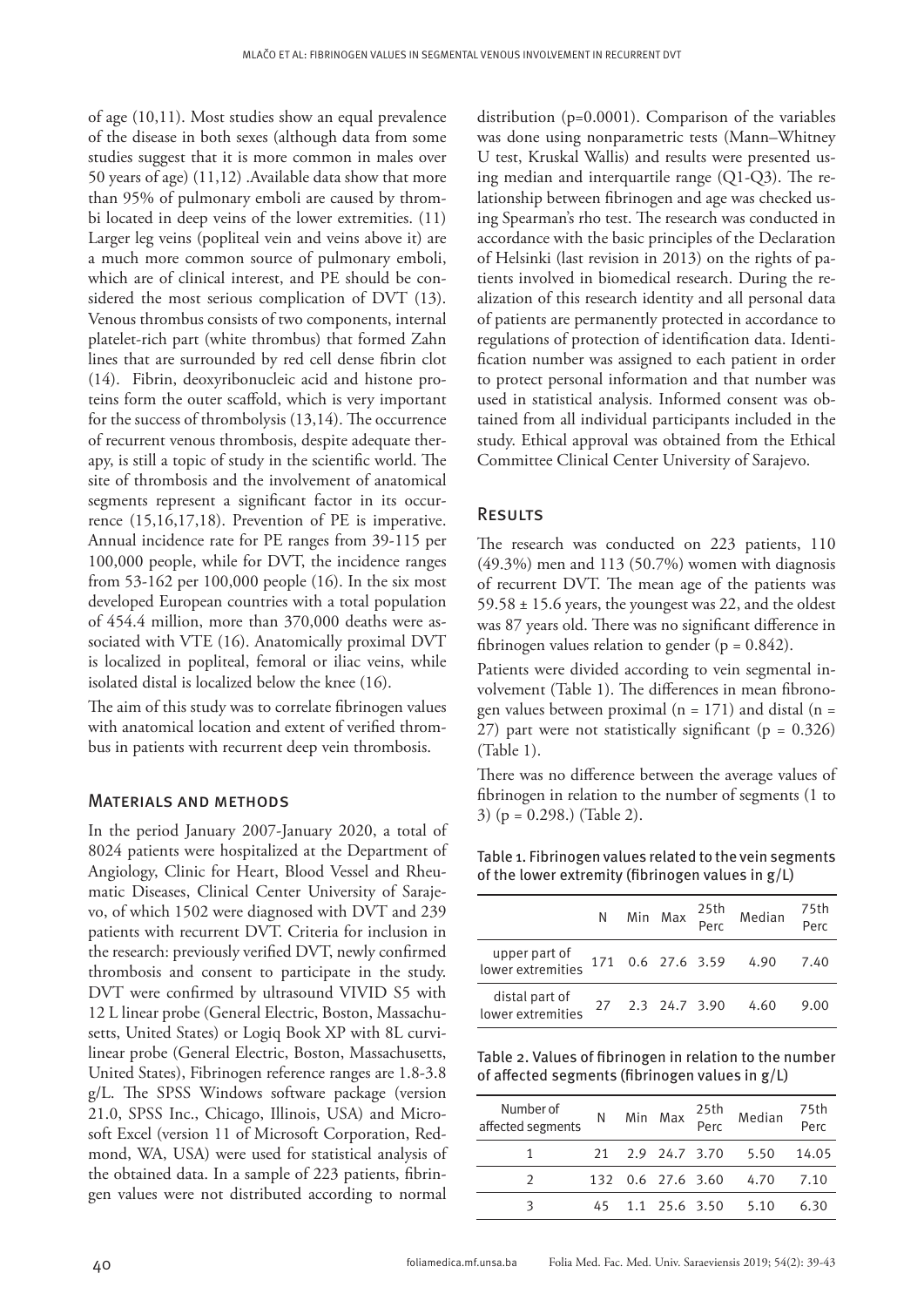The largest number of patients  $(n = 132)$  had 2 segments affected, and fibrinogen values was 4.7 g/L (3.6- 7.1 g/L).

In 45 patients with affected 3 segments mean fibrinogen values were 5.1 g/L (3.5-6.3 g/L).

One affected segment was present in 21 patients, where mean fibrinogen value was 5.5 g/L  $(3.7-14.0 \text{ g} / \text{L})$ .

Male gender had slightly higher fibrinogen values than females, but without significance ( $p = 0.091$ ). The age of the subjects did not correlate with fibrinogen values  $(p=0.569)$ .

Fibrinogen values according to vein anatomical localization were statistically non-significant ( $p = 0.201$ ) (Table 3).

#### **DISCUSSION**

Anticoagulant therapy is indicated for all proximal DVT regardless of the symptomatology, while anticoagulation is also a treatment for distal DVT (16).

Recurrent DVT is treated with low molecular weight heparin (LMWH) if patient has not been on any anticoagulant therapy before new DVT (recurrent). If patient developed recurrent DVT while he was treated with oral anticoagulant (antagonist of vitamin K or new oral anticoagulants) or LMWH, golden standard in treatment is LMWH or unfractionated heparin (UFH) during ten days (with renal function, platelet and activated partial thromboplastin time monitoring) (16). After ten days they should be switched to LMWH or oral anticoagulant (again depends on patient characteristics) (16). Recurrence of DVT is a major clinical problem in practice. The risk for recurrent DVT is highest during the first six months after the incident (19). Labropoulos et al. followed 53 consecutive patients with an acute first episode of DVT over a fiveyear period, and concluded that the incidence of recurrence at 5 years was 26.1% (20). Unprovoked DVT and age> 65 years were main risk factor for recurrent DVT (20). Hanson et al. followed 738 consecutive patients with symptomatic DVT for 3.7 to 8.8 years, and concluded that the 5-year cumulative incidence of recurrent venous thromboembolic events was 21.5 (21). Proximal DVT was risk factor for reccurence (21). Farzamnia et al. found in 385 patients that recurrent DVT were related to blood disorders and immobility (22). Wuillemin et al. in 107 patients, 46 of whom were diagnosed with DVT, demonstrated that there was no significant difference between patients who had and did not have DVT in fibrinogen values (23). Patients DVT were divided into two groups, one with proximal and distal DVT, and there was also no significant value in fibrinogen values (23).

Klovaite et al. analyzed the Danish general population, of whom 1,679 were diagnosed with DVT alone, 1,119 with any PE, and 272 with both PE and DVT, and concluded that elevated fibrinogen was associated with an increased risk of PE in patients with DVT, but that fibrinogen values cannot be associated with the formation of PE or DVT (24).

Elevated fibrinogen values and particular anatomical localization do not play a role in thrombus prevalence in patients with recurrent DVT. However, it should be emphasized that fibrinogen is very important for fibrin network structure, and as such plays a role in thrombus structure and stability (25).

In our research, the values of fibrinogen were higher than 3.8 g/L in both proximal and distal recurrent DVT. Our research has shown that fibrinogen values

Table 3. Fibrinogen values in relation to anatomical localization (fibrinogen values in g/L)

| Veins                   | Number       | Min  | Max  | 25th percentile | Median    | 75th percentile |
|-------------------------|--------------|------|------|-----------------|-----------|-----------------|
| iliac                   | 1            | 16.1 | 16.1 | $\bullet$       | $\bullet$ | $\bullet$       |
| iliac - femoral         | 54           | .6   | 26.1 | 3.47            | 4.70      | 7.53            |
| iliac-femoral-popliteal | 47           | 1.1  | 25.6 | 3.30            | 5.00      | 5.80            |
| femoral                 | 8            | 3.7  | 16.8 | 3.70            | 4.30      | 5.35            |
| femoral - popliteal     | 55           | 2.0  | 27.6 | 3.70            | 4.50      | 6.70            |
| popliteal               | 15           | 2.9  | 14.9 | 3.90            | 8.10      | 10.70           |
| crural                  | 10           | 3.0  | 24.7 | 4.05            | 6.80      | 19.32           |
| fibular                 | $\mathbf{1}$ | 4.2  | 4.2  | $\bullet$       | $\bullet$ | $\bullet$       |
| tibial                  | 4            | 2.3  | 4.5  | 2.62            | 3.75      | 4.35            |
| gastrocnemius           | 1            | 11.8 | 11.8 | $\bullet$       | $\bullet$ | $\bullet$       |
| subclavia               | $\mathbf{1}$ | 5.5  | 5.5  | $\bullet$       | $\bullet$ | $\bullet$       |
| brachial                | 1            | 7.6  | 7.6  | ٠               | $\bullet$ | ٠               |
|                         |              |      |      |                 |           |                 |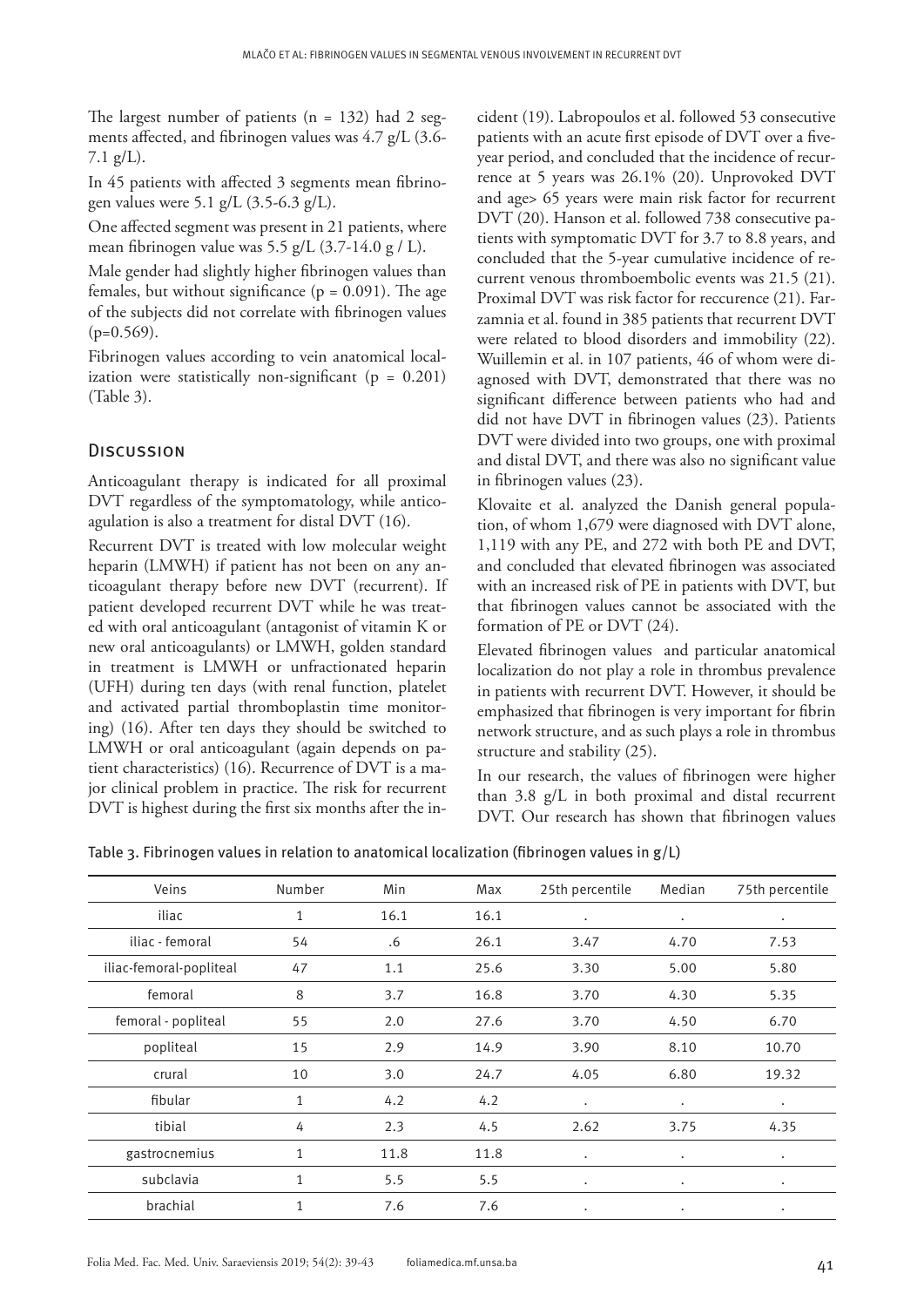were not significantly correlated with patient age, gender, segmental distribution, anatomical localization as well as body side in patients with recurrent DVT.

This indicates that fibrinogen values, as isolated, should not be a marker for predicting recurrence. It presents one of the markers that could be used in diagnosing DVT, and D-dimer and ultrasound should be preferred in everyday clinical practice. Individual approach to the patient, his therapy and treatment of comorbidities should be imperative, with clear stratification of patients in relation to the risk of DVT recurrence, due to more careful monitoring as well as probably longer-term anticoagulant therapy. The use of the Vienna prediction model, the Disabilities of the Arm, Shoulder and Hand (DASH) Score and the HERDOO-2 score should be a tool in the hands of physicians working with patients with DVT (26,27,28).

#### **CONCLUSION**

Fibrinogen values were not proved to be an indicator of anatomical localization and segmental involvement in patients with recurrent DVT.

# Declaration of patient consent:

The authors certify that they have obtained all appropriate patient consent forms

## Declaration of interest

Authors declare no conflicts of interest.